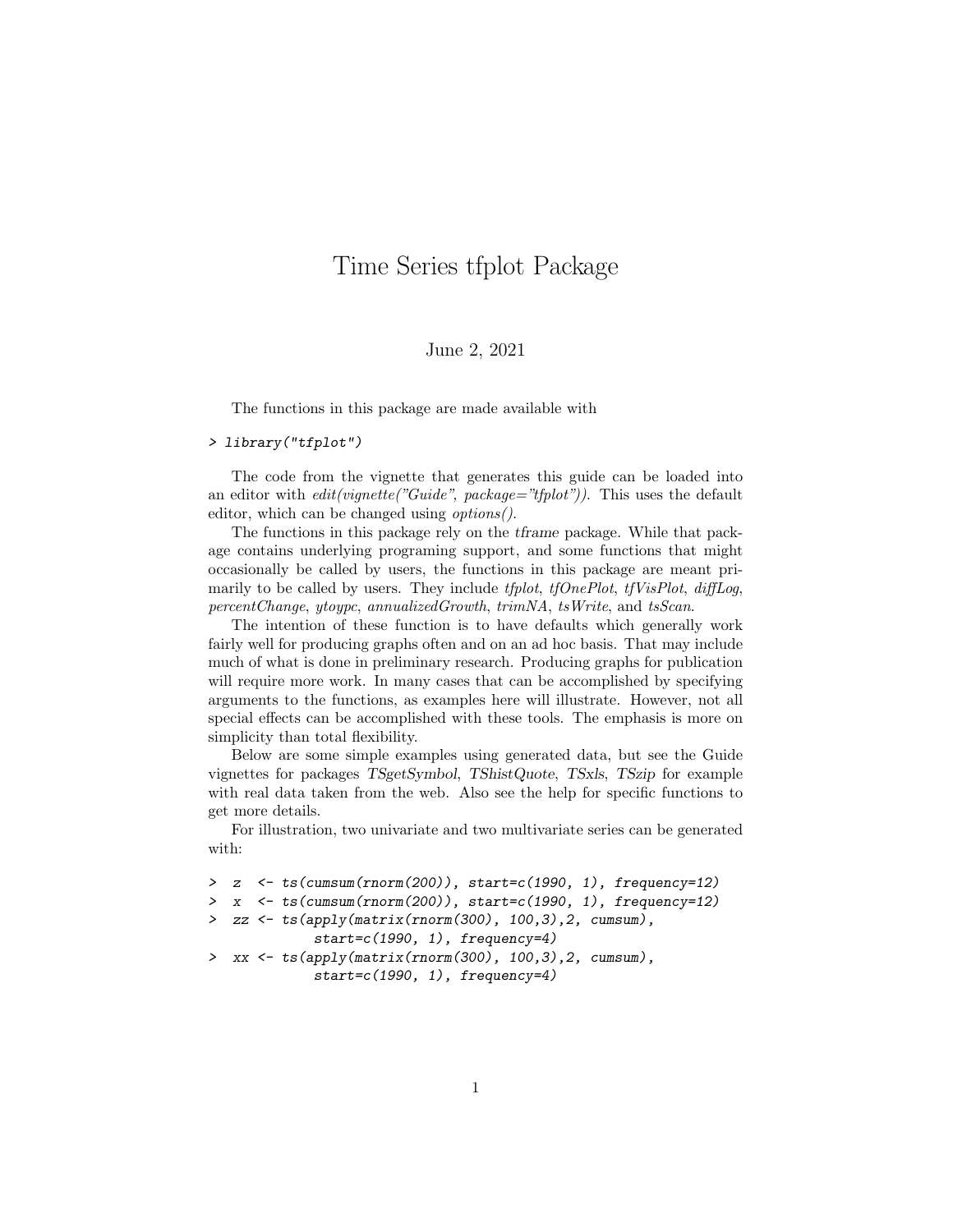The simplest use produces a graph:

 $\rightarrow$  tfplot(z)

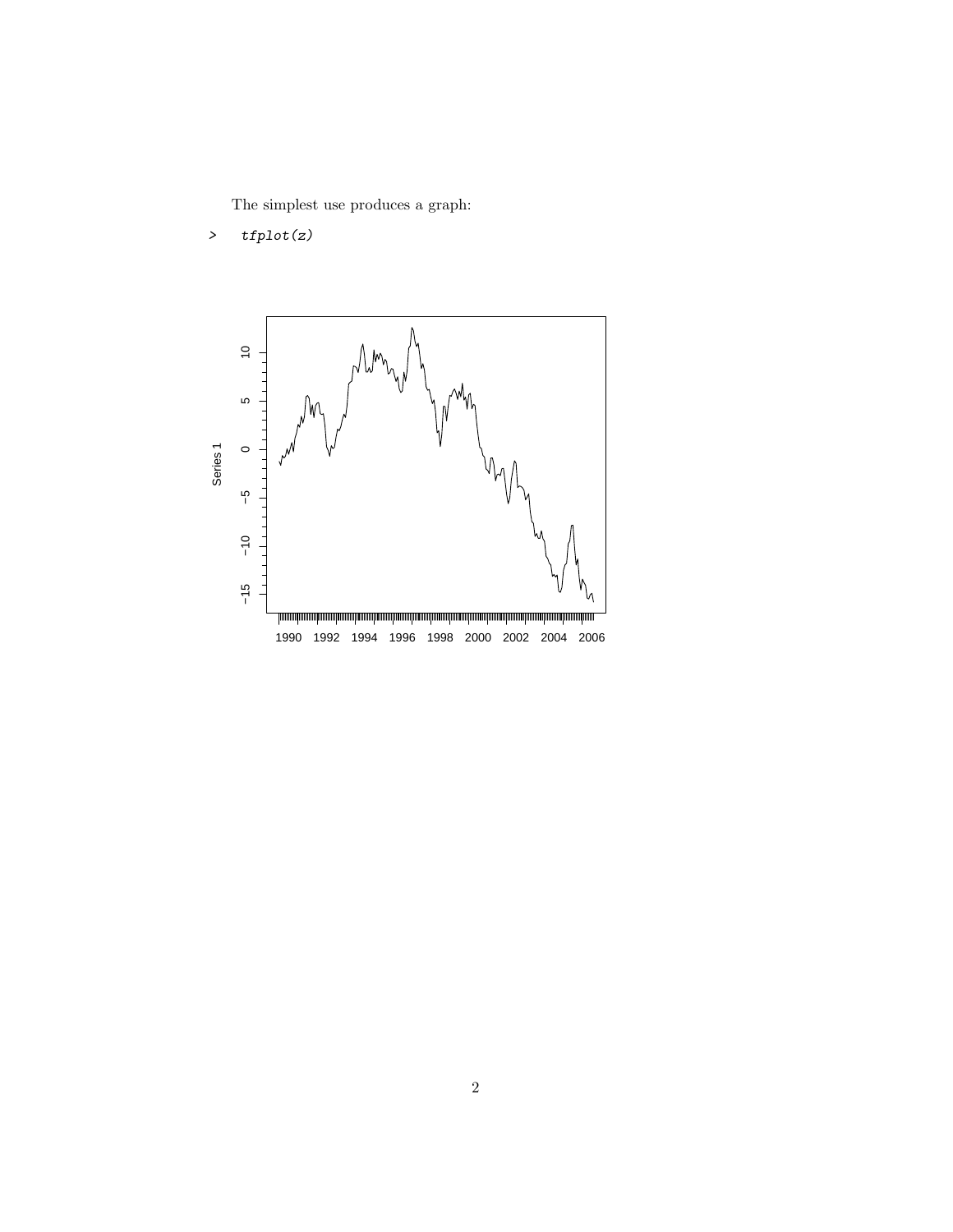or a panel for each series in the multivariate case:



> tfplot(zz)

Multiple panels, as in the last graph are especial convenient when the series have different magnitudes, so showing them on the same graph does not work.

Font sizes can be controlled. Defaults are used here for simplicity, although the defaults generally work better on screen output than they do in vignettes.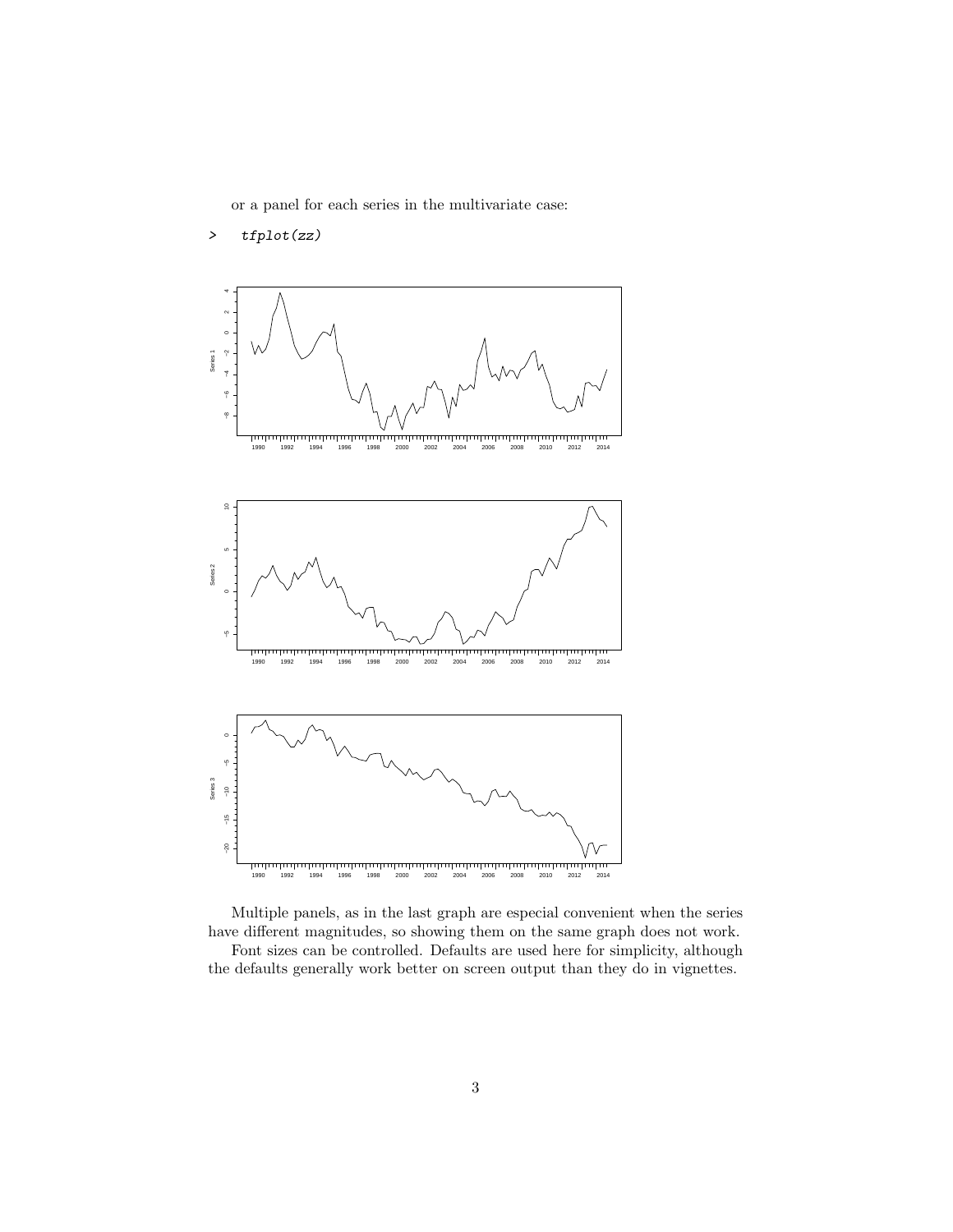If series are provided in multiple arguments then a single graph with the series from each argument are produced:

 $\rightarrow$  tfplot(z, x)



These graphs show only two time series objects, but more can be supplied as additional arguments.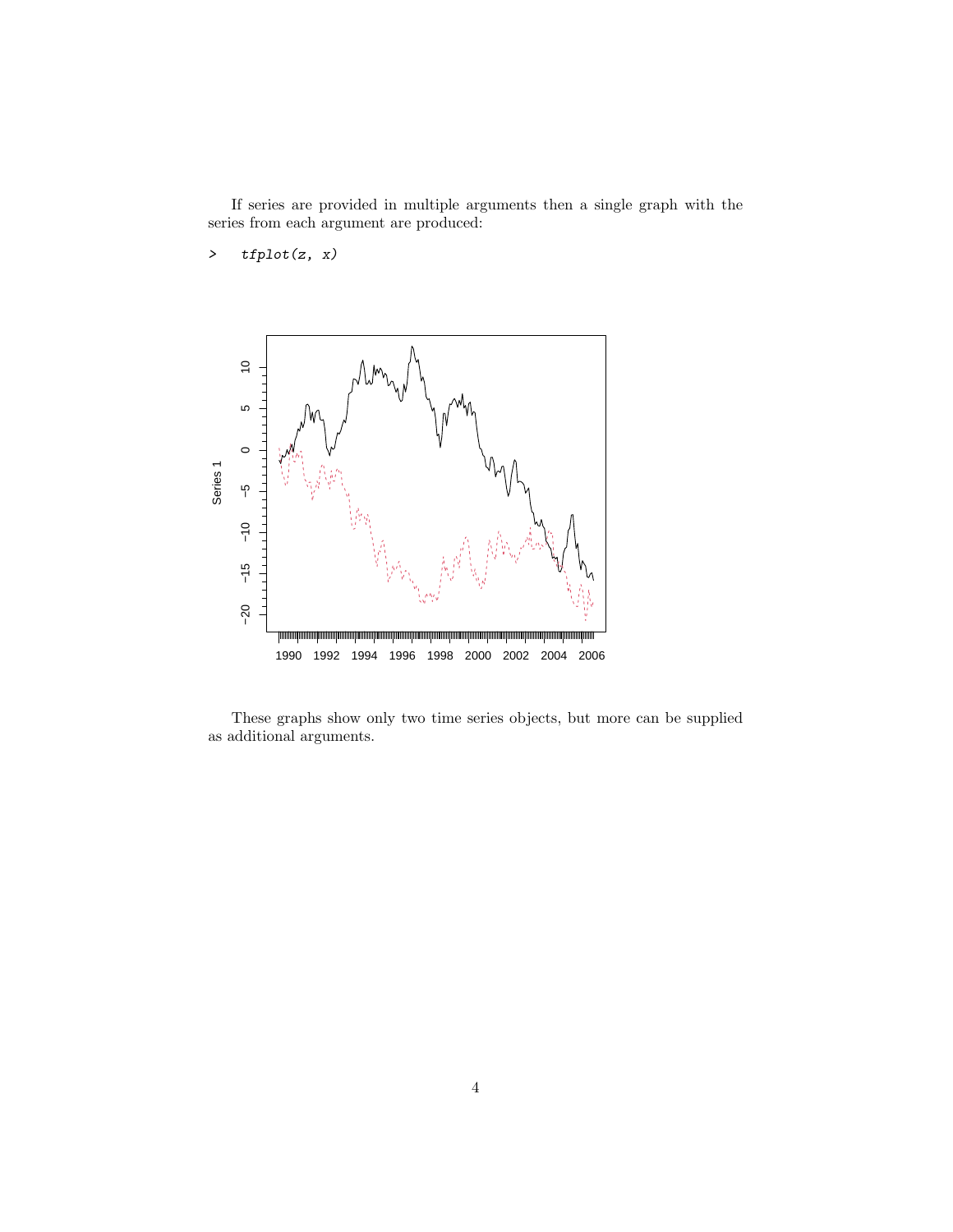Each multivariate series argument should have the same number of series, and panels with the corresponding series from each argument are produced:



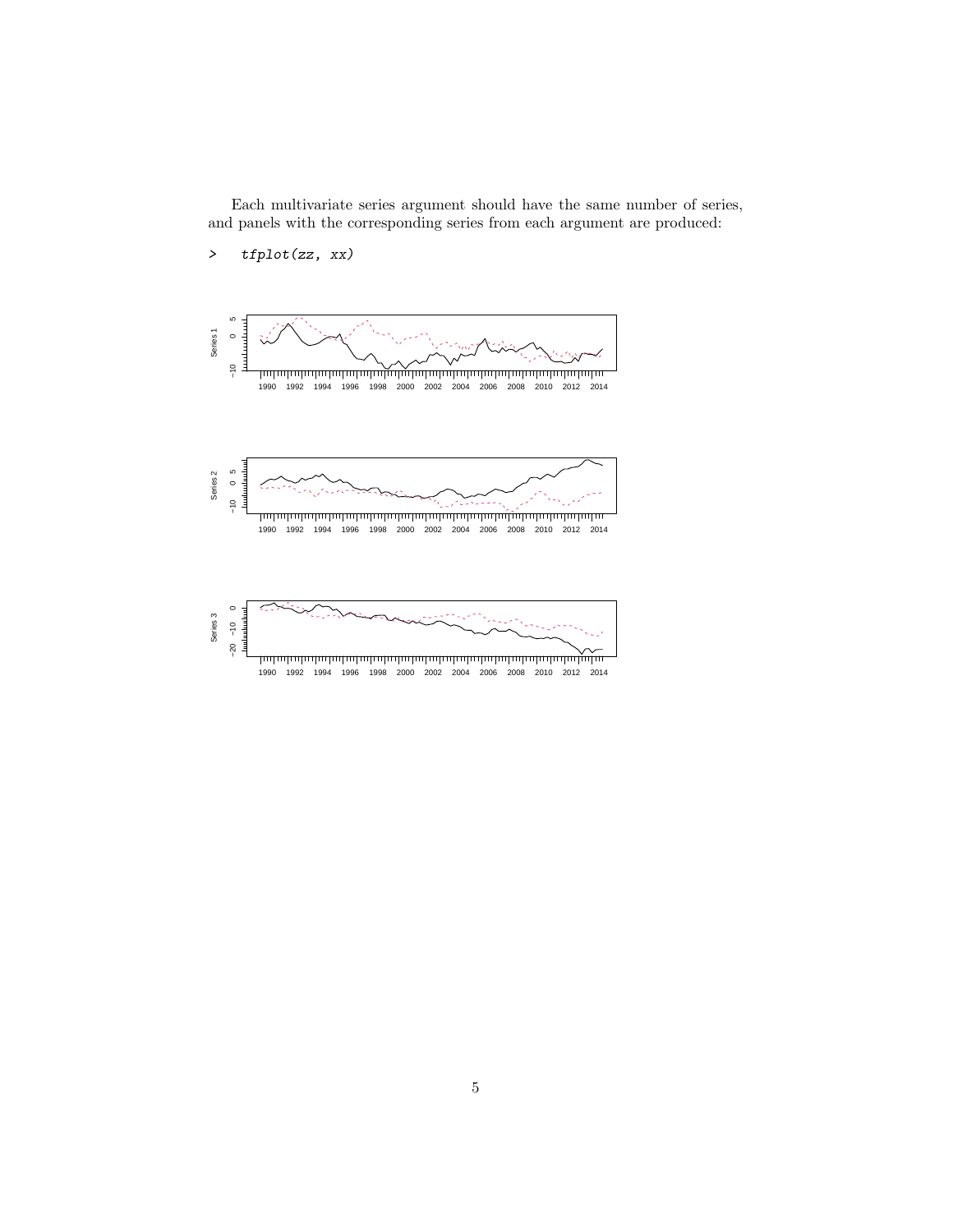In the case of multivariate series, putting all series onto the same panel can be done with  $\emph{tfOnePlot}:$ 

- >  $par(mfcol=c(1,1))$
- > tfOnePlot(zz)

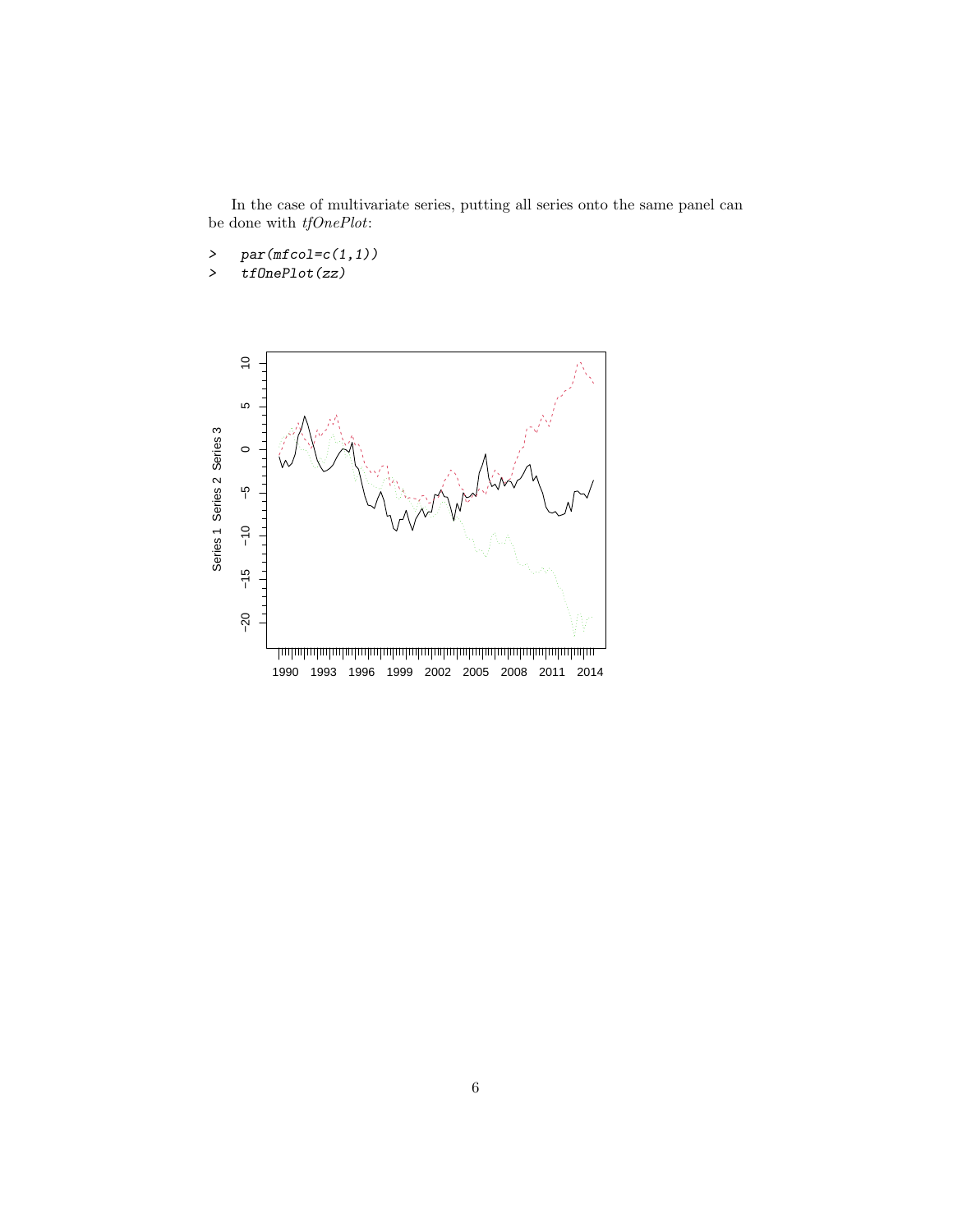

In the above  $par(mfcol = c(1,1))$  sets the graphic device to contain one panel. Often this is not necessary, but ocassionally the device is left in a different state by a previous command. Also, sometimes it is interesting to set it differently on purpose, for example,  $par(mfcol = c(2,2))$  could be used to put four graphs in two rows and two columns on a page.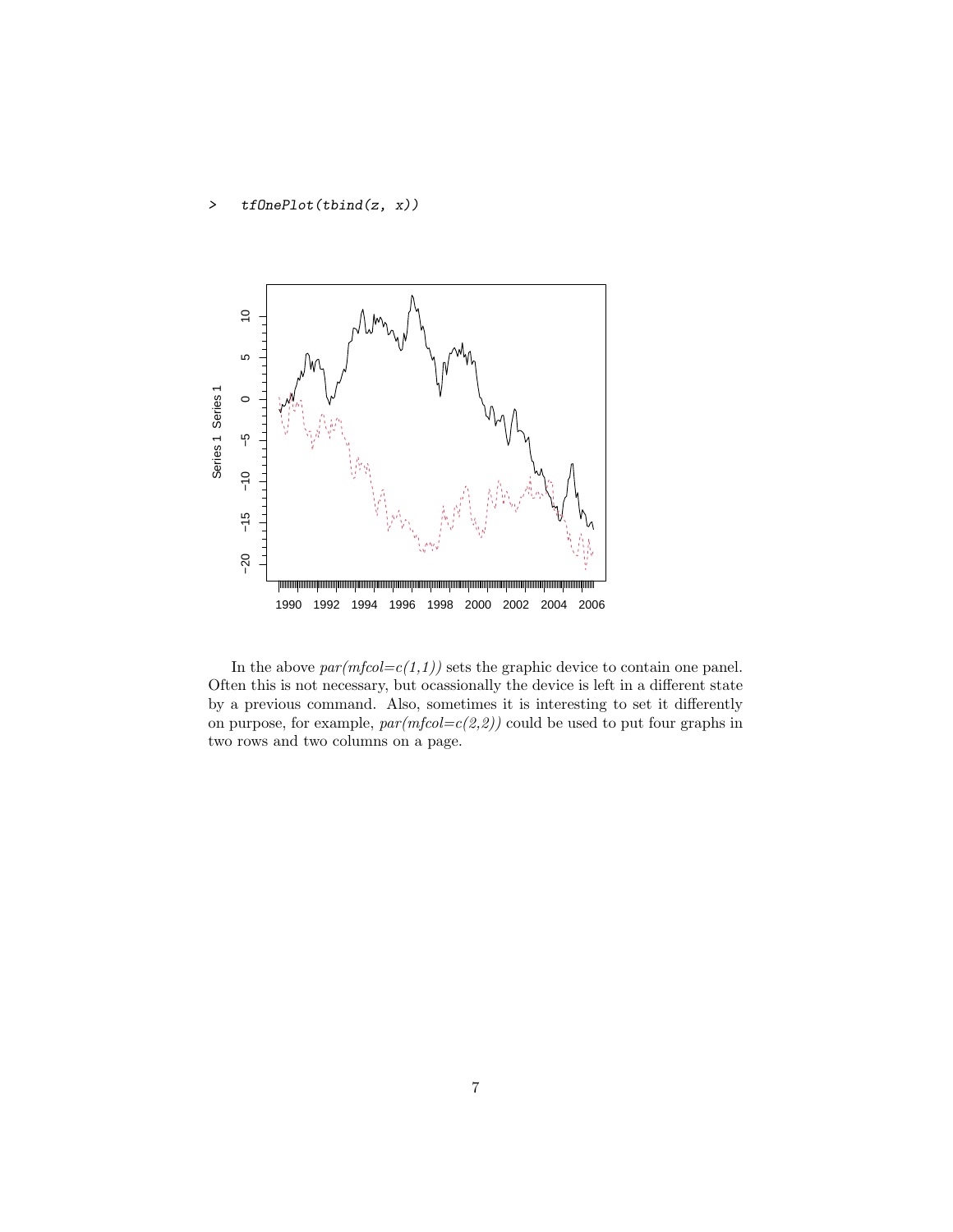The above general rules apply in most cases, so the examples below will not be shown for all the above cases.

If the series have names then these will be used. (If the series are extracted from a database then the names may automatically be available):

```
> seriesNames(zz) <- c("Random I","Random II","Random III")
```

```
> tfplot(zz, Title="Randomly Generated Series",
       start=c(2005,1), end=c(2012,4), lastObs=TRUE,
       source="Source: simulated data")
```
**Randomly Generated Series**

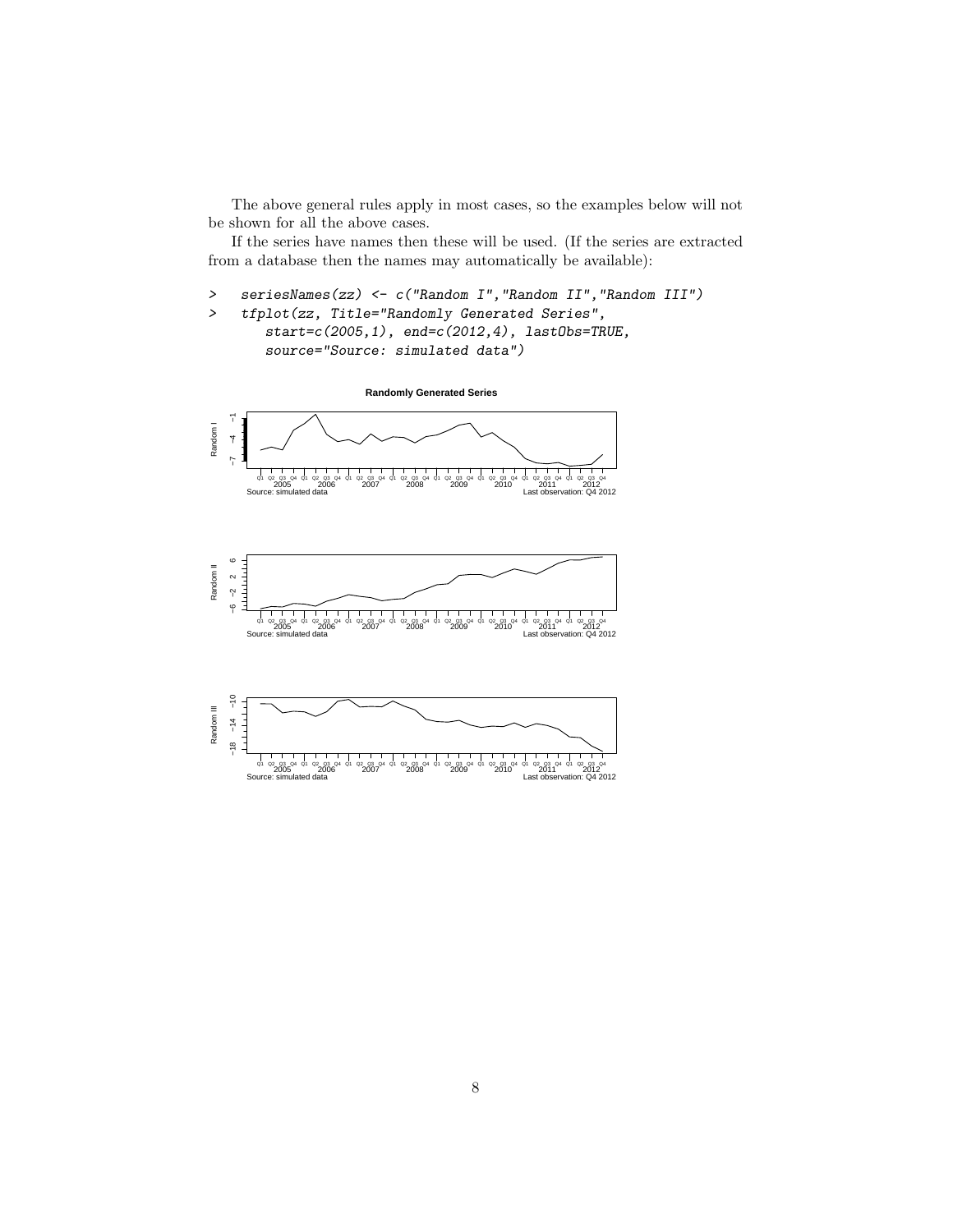- >  $par(mfcol=c(1,1))$
- > tfOnePlot(zz, Title="Randomly Generated Series", subtitle="(cummulated)", legend=c("Random I", "Random II", "Random III"))

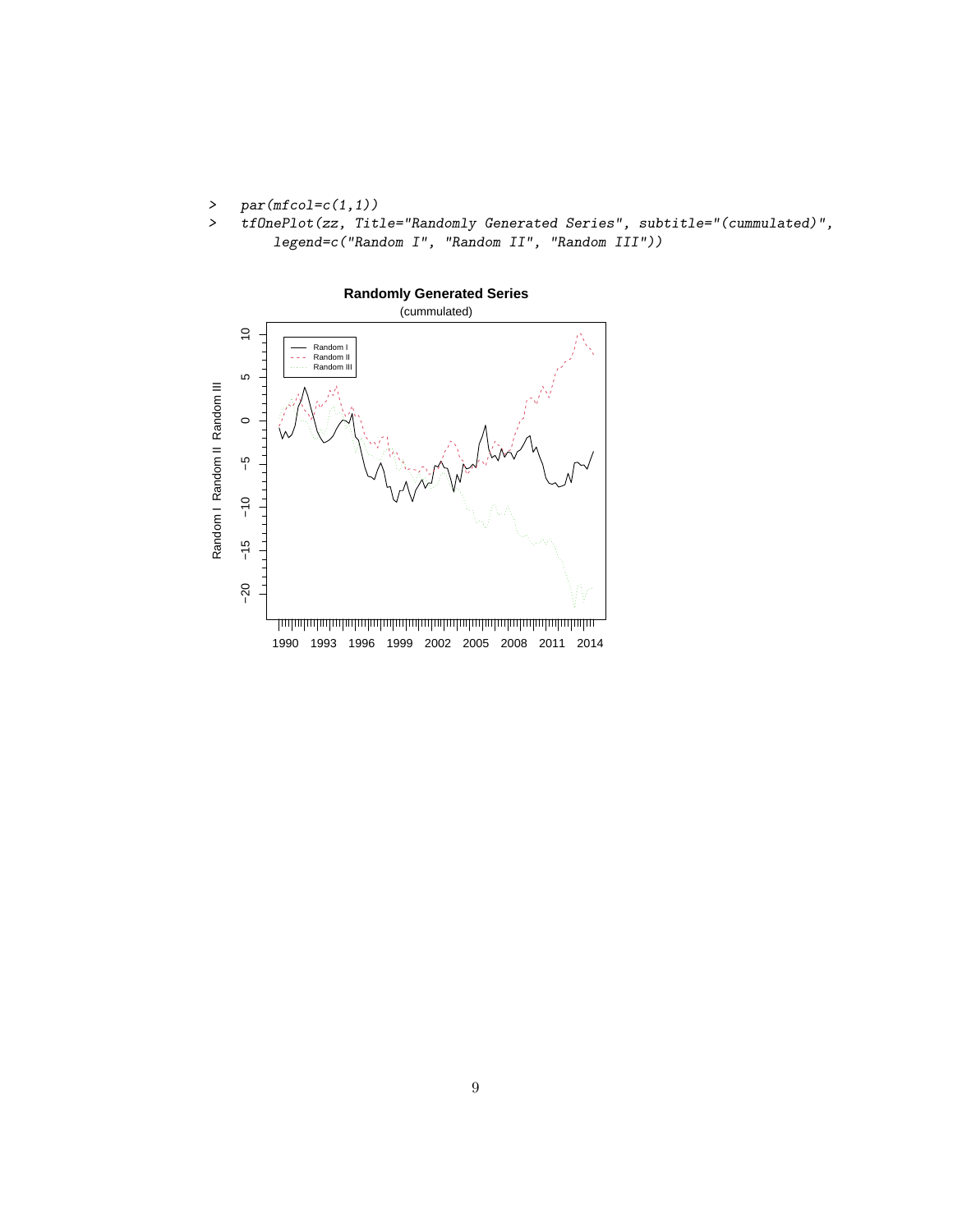```
> tfOnePlot(percentChange(zz), Title="Randomly Generated Series",
        subtitle="(cummulated)",
        lty=c("solid", "dashed", "solid"), col=c("pink", "blue", "yellow"),
        legend=c("Random I", "Random II", "Random III"),
        ylab="Percent Change", xlab="Quarterly Series",
        ylim=c(-200, 300),
        source="Source: simulated data",
        footnote="Left Note", footnoteRight ="Right Note")
```


See ?par for additional information on setting *lty* and *col*.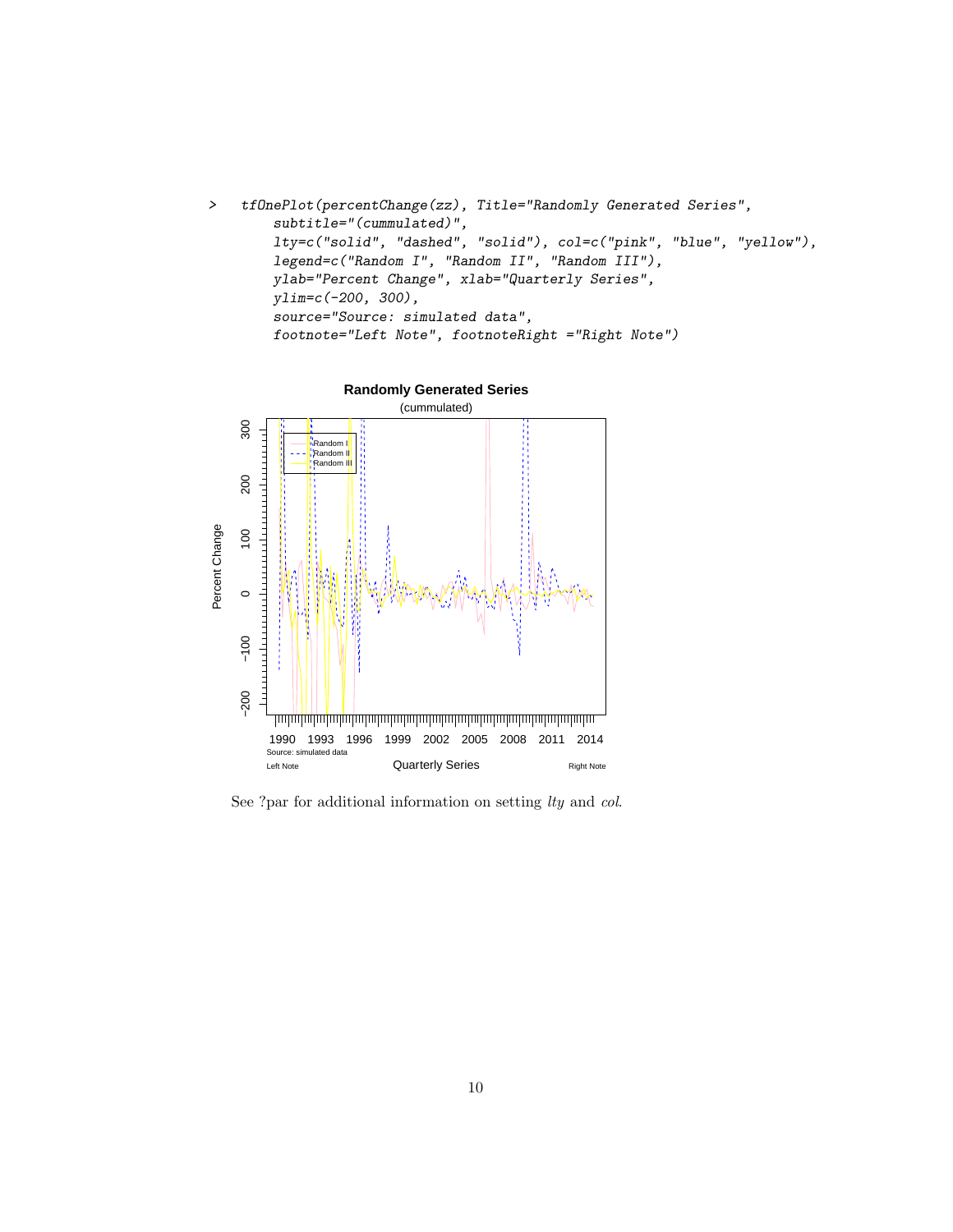Panels for different series can be especial useful for comparing different transformations of the same series, for example year-to-year growth compared with annualized period-to-period growth:

```
> tfplot(ytoypc(zz), annualizedGrowth(zz),
        Title="Randomly Generated Series",
        subtitle=c("Random I","Random II","Random III"),
        lty=c("solid", "solid"),
        ylab=c("Annual Growth", "Annual Growth", "Annual Growth"),
        xlab="year-to-year growth (black); annualized quarterly growth (red)",
        ylim=c(-200, 300),
        source="Source: simulated data")
```


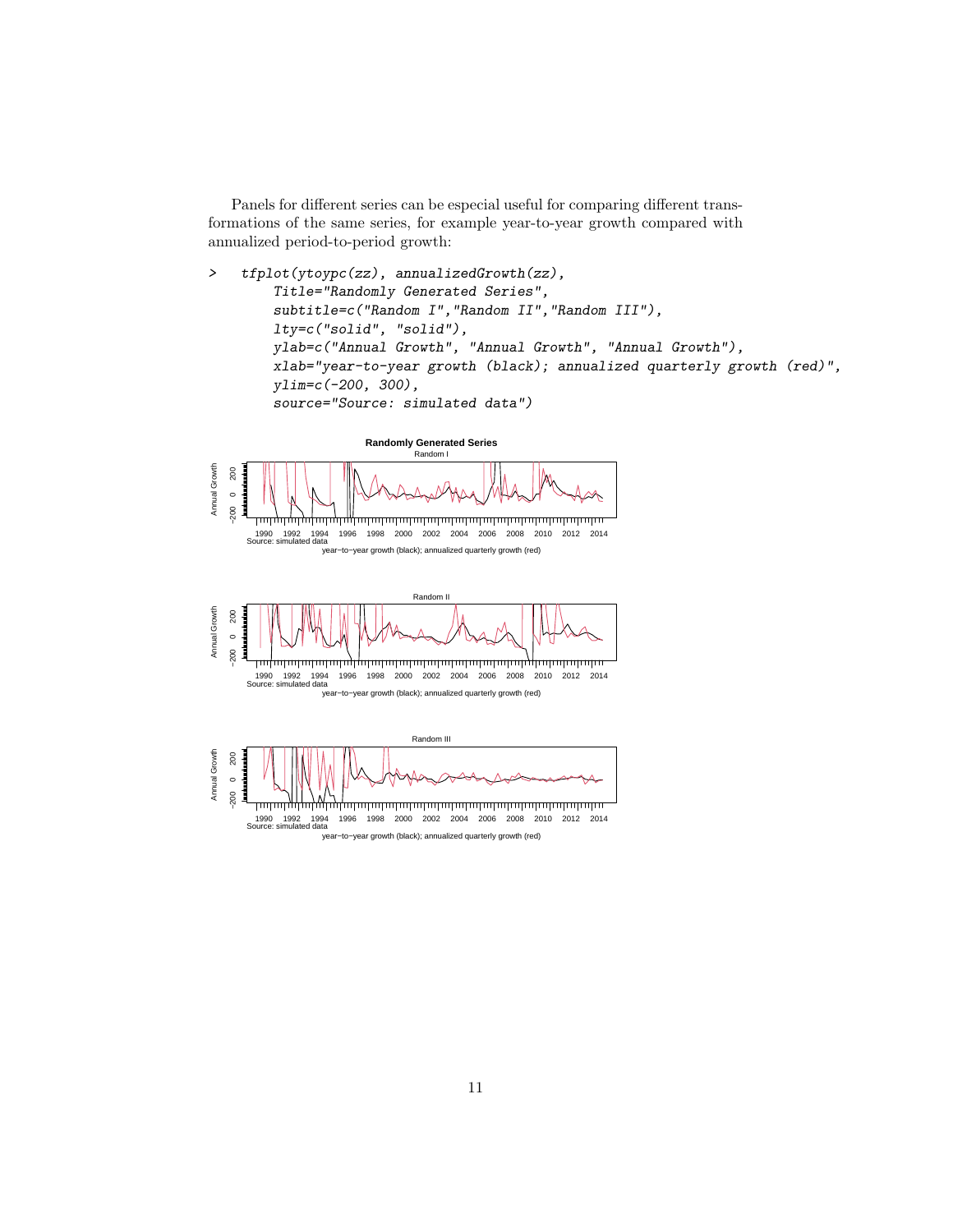or the difference of logrithms approximation to growth rates, often used by economists:

```
> tfplot(ytoypc(100+zz), annualizedGrowth(100+zz),
        100 * diffLog(100+zz, lag=4), 400 * diffLog(100+zz, lag=1),
        Title="Difference of Log Approximates *Small* Growth Rates",
       subtitle=c("100 + Random I", "100 + Random II", "100 + Random IIIlty=c("solid", "solid", "dashed", "dashed"),
        col=c("black", "red", "green", "blue"),
       ylab=c("Annual Growth", "Annual Growth", "Annual Growth"),
       xlab="year-to-year growth (solid black); annualized quarterly growth (solid red); \
  100 * diff lag 4 of log (dashed green); 400 * diff lag 1 of log (dashed blue)")
```


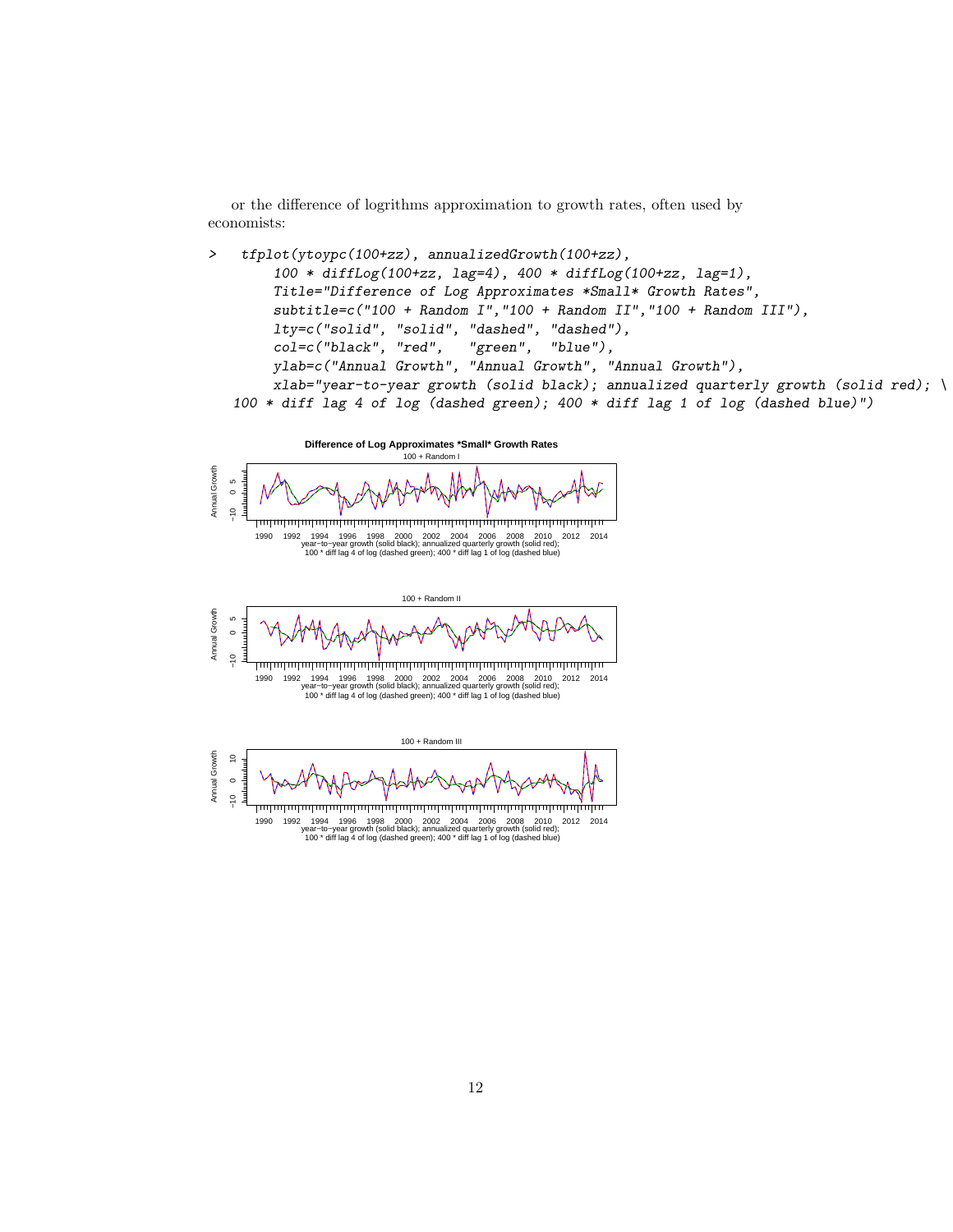The function *tfplot* calls *tfOnePlot* for each panel. It, in turn, uses function plot from the *graphics* package. plot automatically determines tick marks and labelling of the x-axis.



> tfplot(zz, xx, start=c(2014,1))

This will also be influenced by the type of time series object. For example, zoo objects may result in different (generally better) labeling than ts objects, possibly indicating quarters or months rather than fractions of a year. In general, the handling of axis labelling is an area that could use improvement (contributions welcomed).

The function *tfVisPlot* can be used to generate plots in a browser, with the added functionality that your mouse can point at the graph and find additional information like the date of a point, or the series in a multi-series graph. This can be very useful when looking for outliers and other anomolies in the data. See ?tfVisPlot for more details.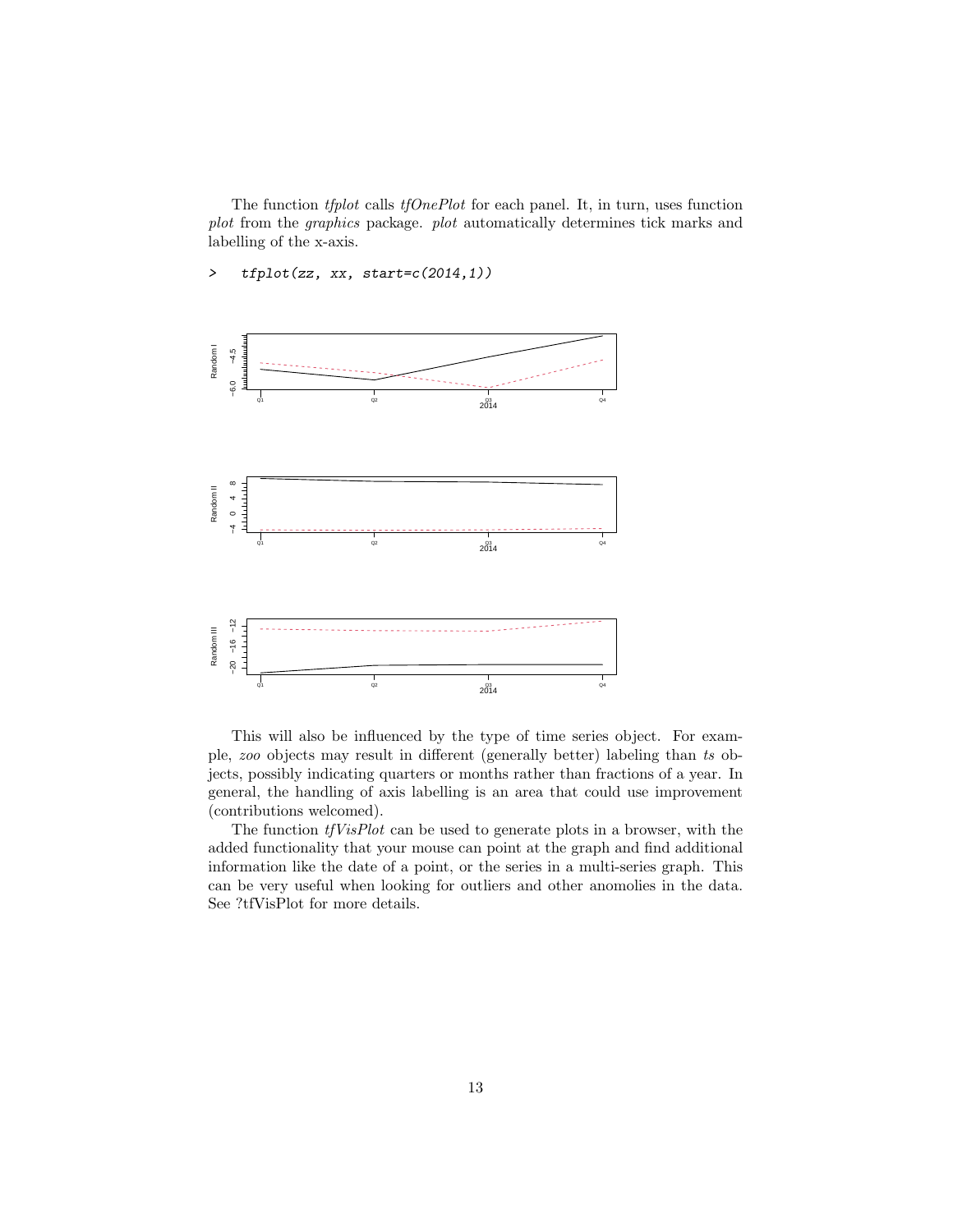Often one needs to deal with time series that have slightly different time frames, that is, start or end at different dates. Also, series are sometimes padded with NA on the ends, for a variety of reasons, effectively changing the start and end date of the object from that of the actually available data. Below are examples of some ways to deal with this.

```
> z <- ts(cumsum(rnorm(200)), start=c(1990, 1), frequency=12)
> x <- ts(c(rep(NA,105), cumsum(rnorm(100)), rep(NA,10)),
                             start=c(1995, 1), frequency=12)
> seriesNames(z) <- "z"
> seriesNames(x) <- "x"
> start(z)
> end(z)
> Tobs(z)
> tframe(z)
> start(x)
> end(x)> Tobs(x)> tframe(x)
> start(trimNA(x))
> end(trimNA(x))
> Tobs(trimNA(x))
> tframe(trimNA(x))
```
The tfplot default is to plot for the whole length of the object.

```
> tfplot(z)
```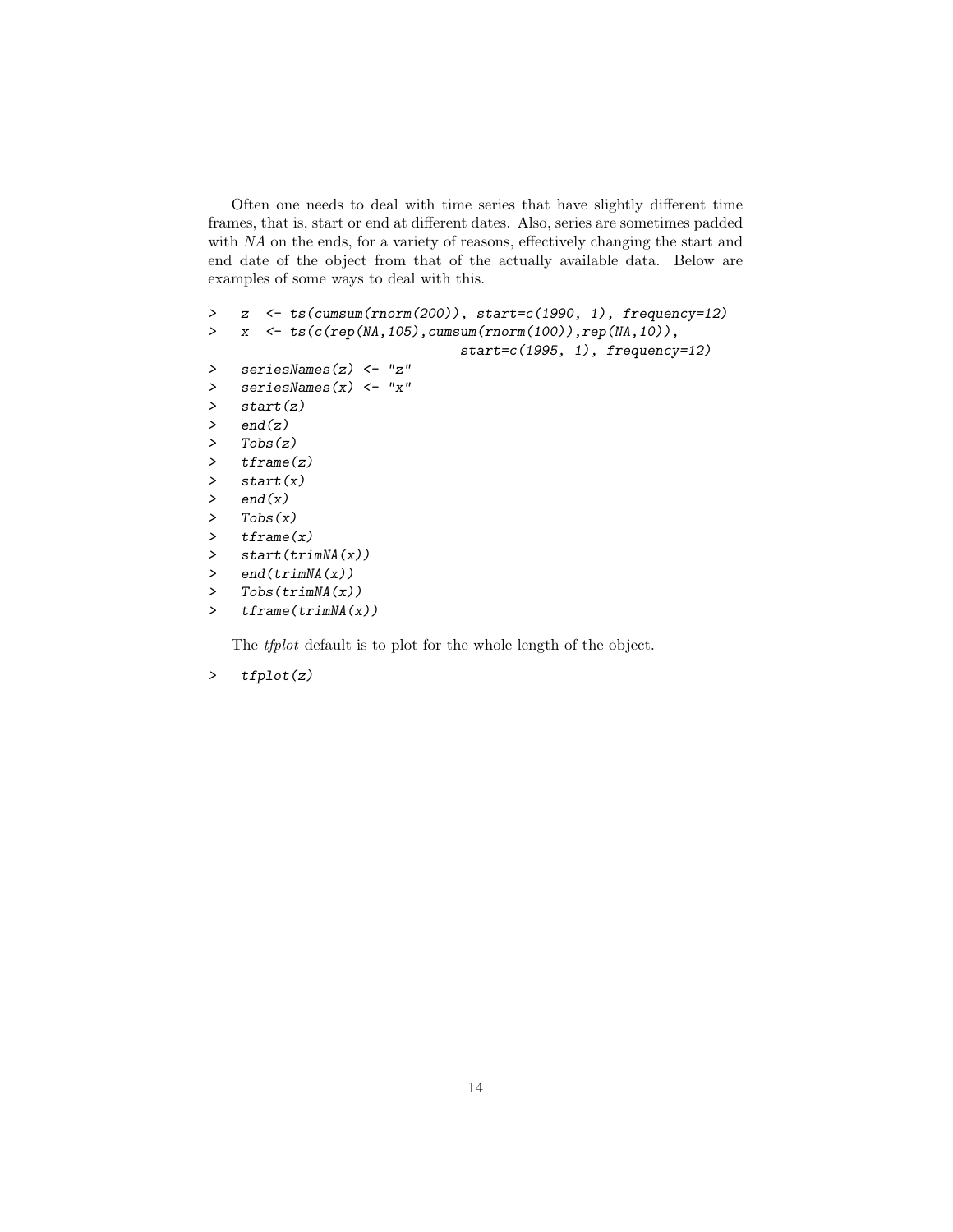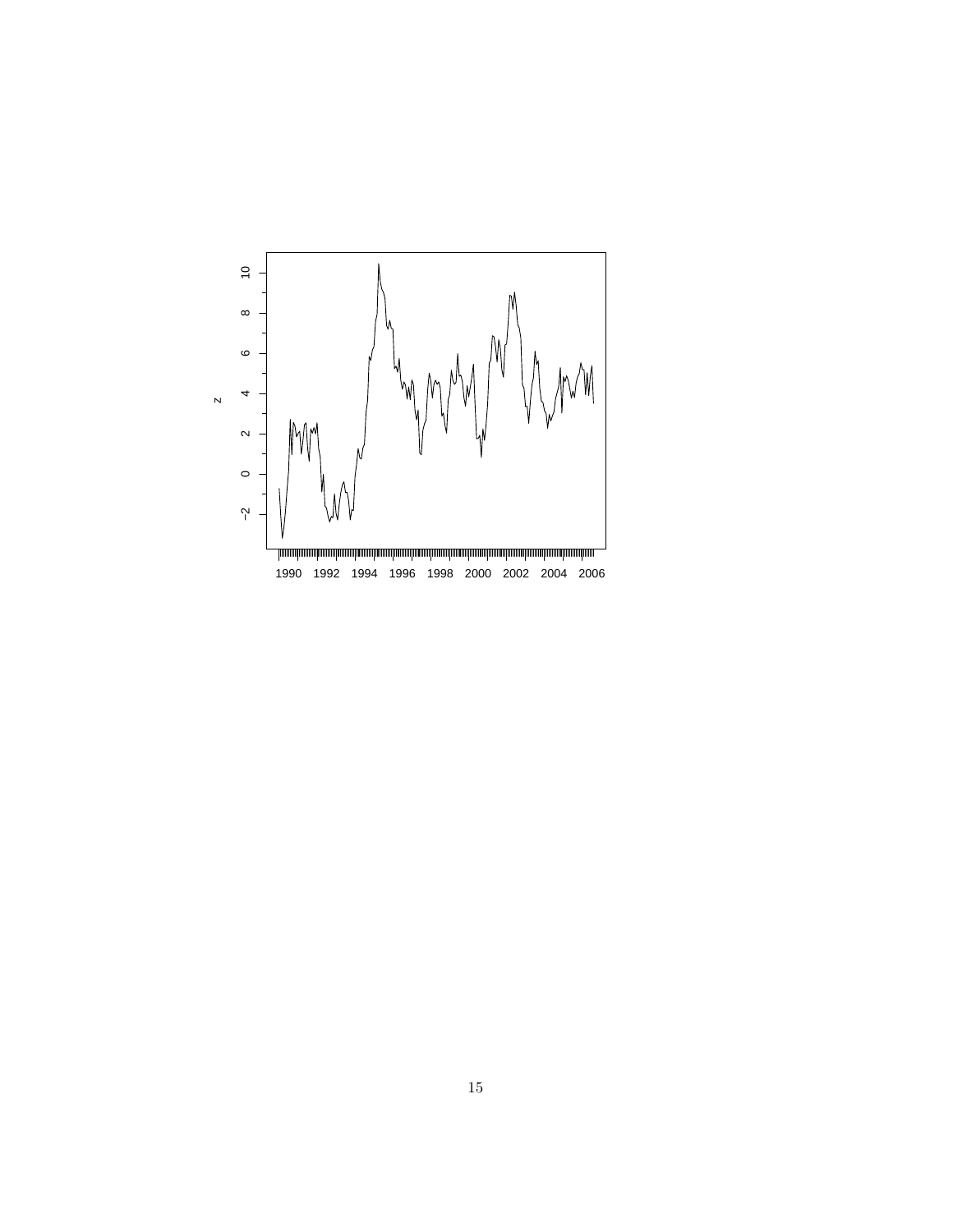For objects with  $\it{NAs}$  this means that some parts of the graph are blank.

 $\rightarrow$  tfplot(x)

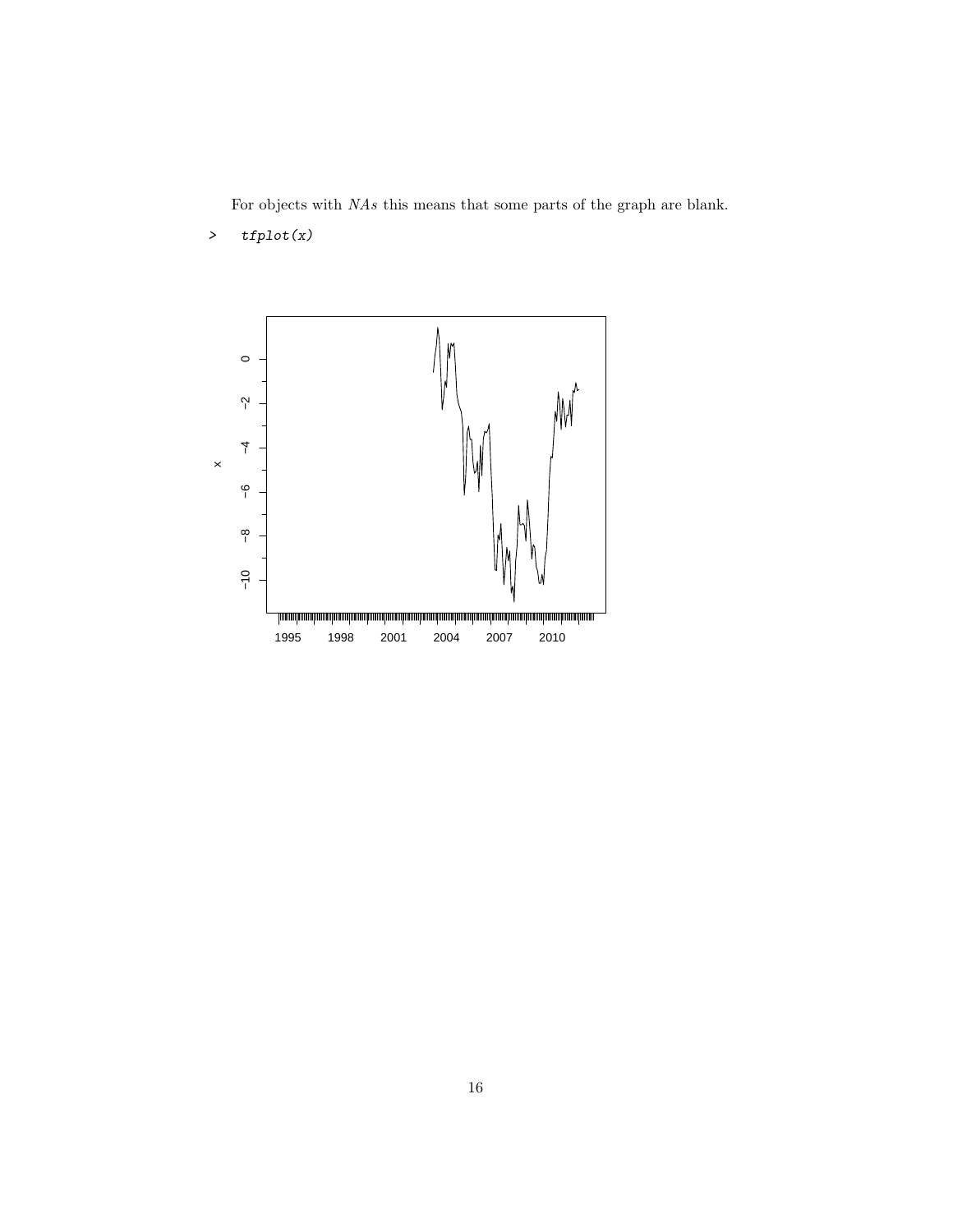When there is more than one object, the combined time frame is used (spliced in time):

 $\rightarrow$  tfplot(x,z)

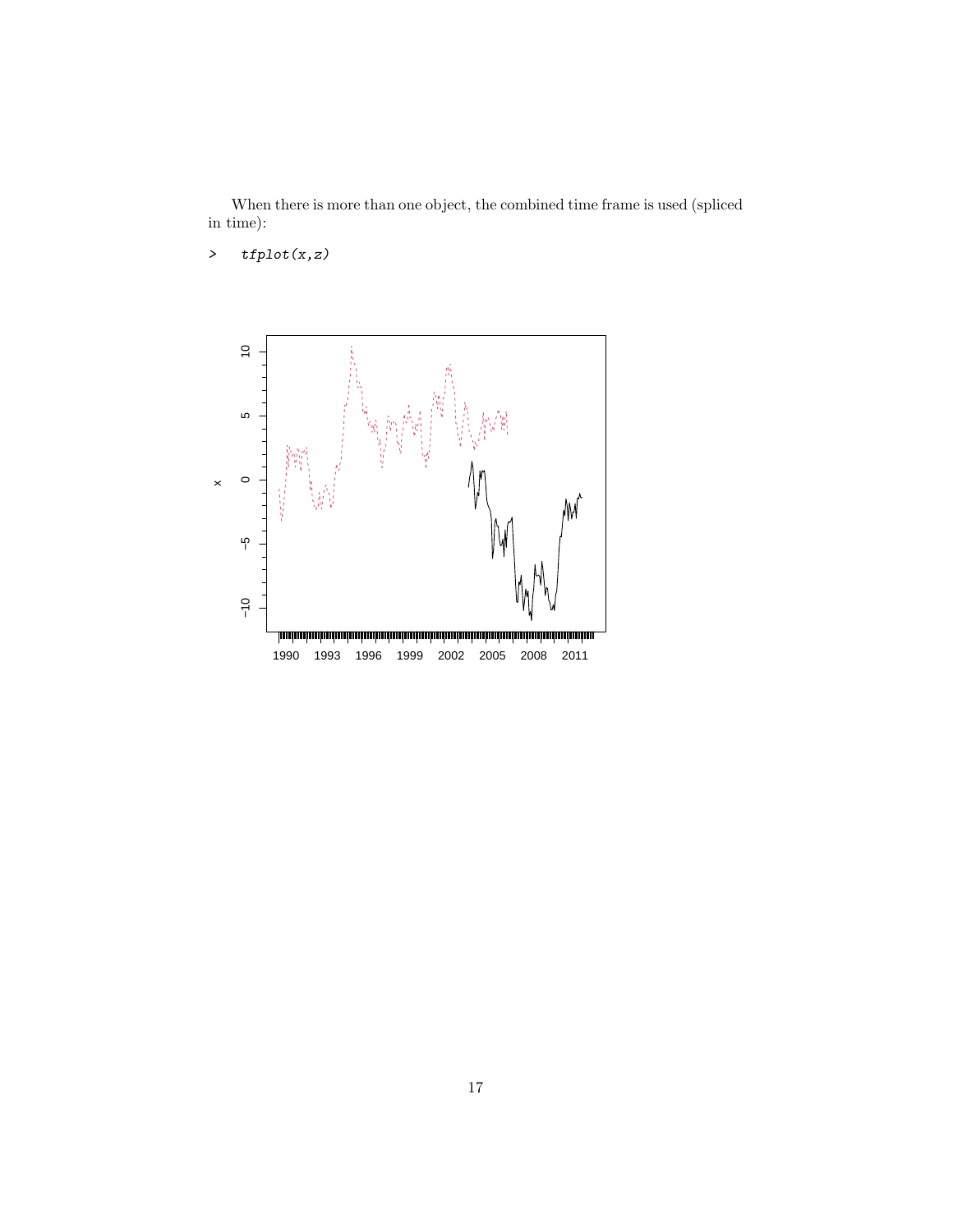But specific dates can also be provided:

>  $tfplot(x, z, start=c(2000, 1))$ 

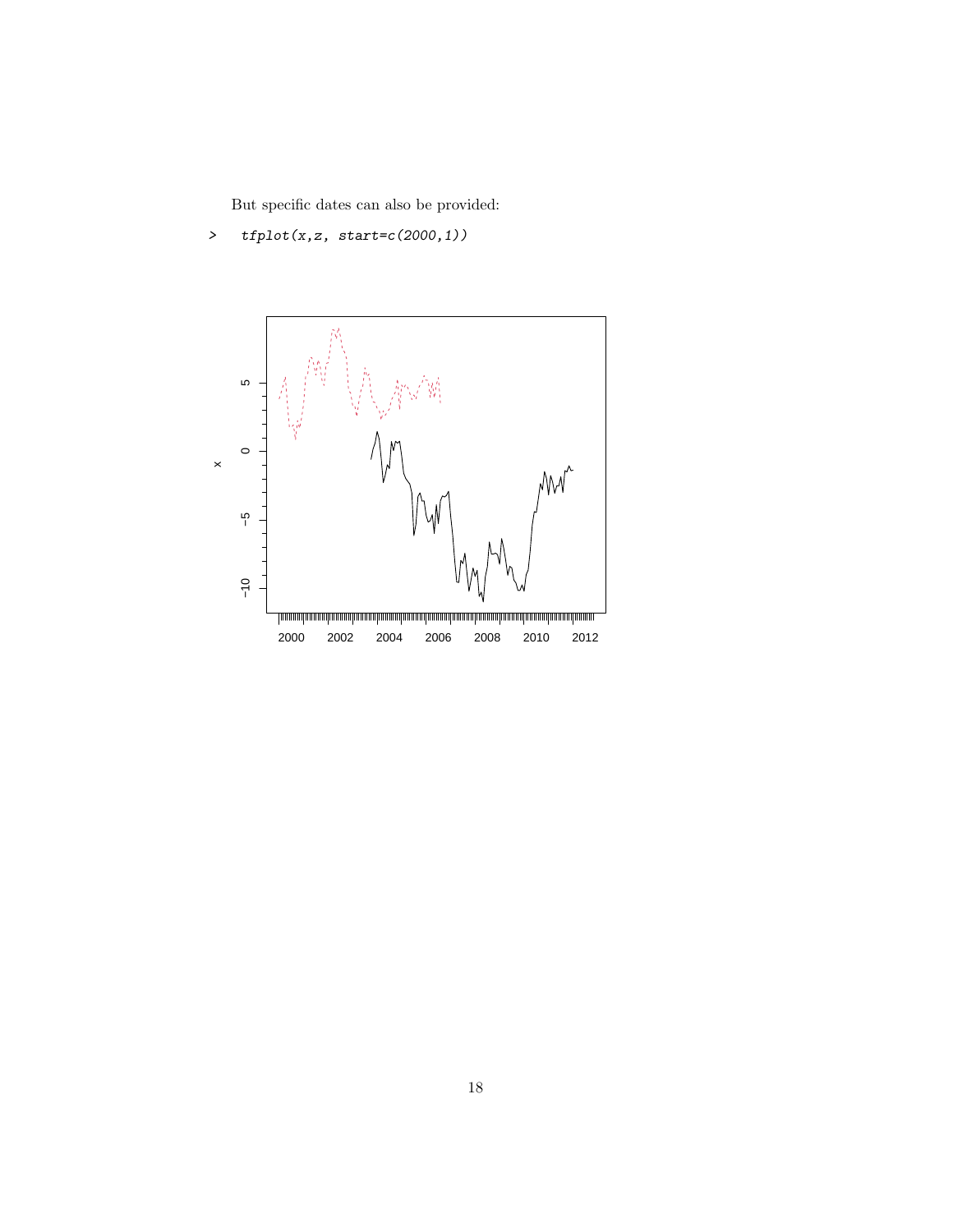$\rightarrow$  tfplot(tbind(x,z))



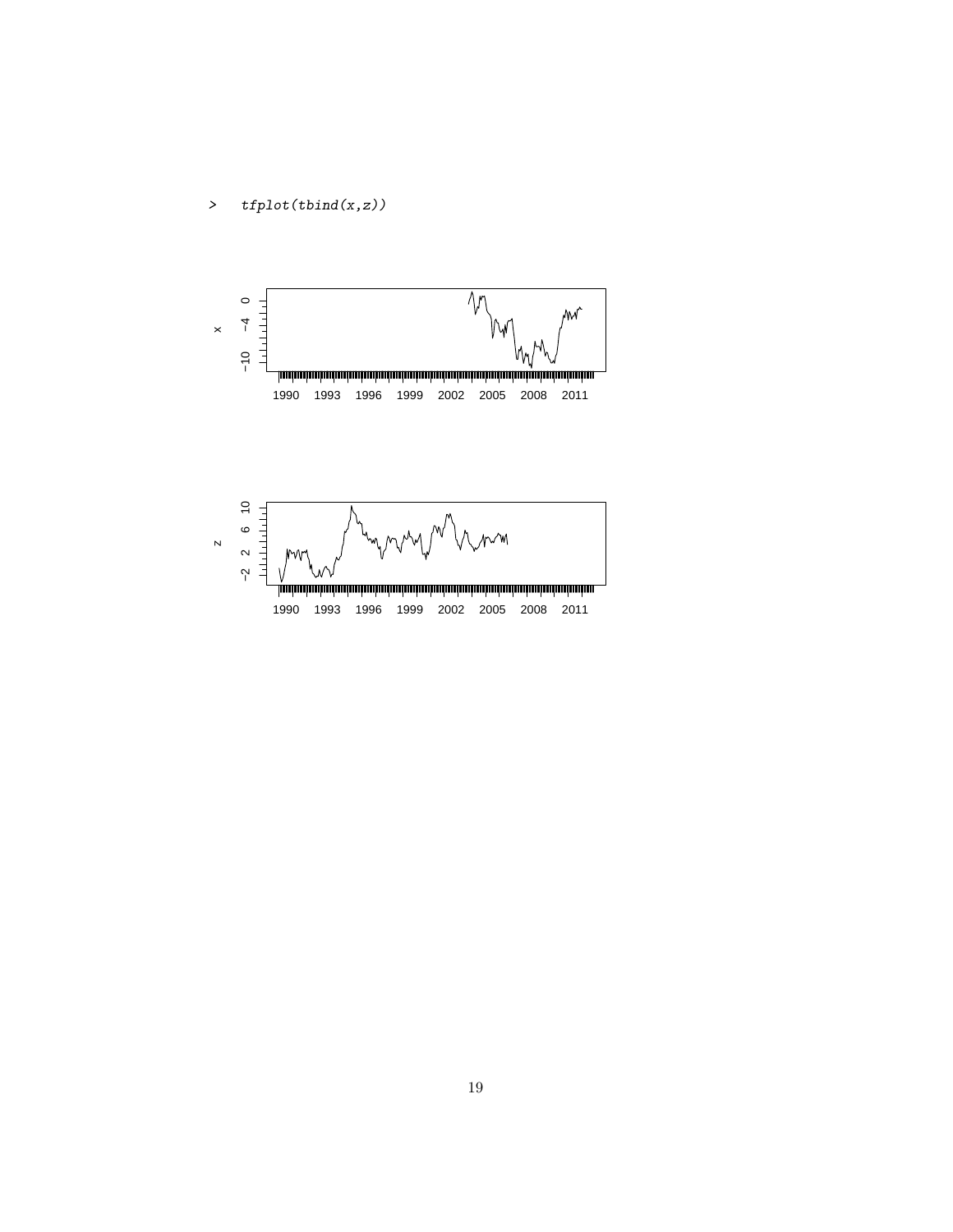The function  $\it trimNA$  can be used to trim  $NAs$  from the ends of a series:



> tfplot(trimNA(tbind(x,z)))

For a multivariate timeseries object it trims time periods for which any observation is NA. Options allow triming only the start or end of the object.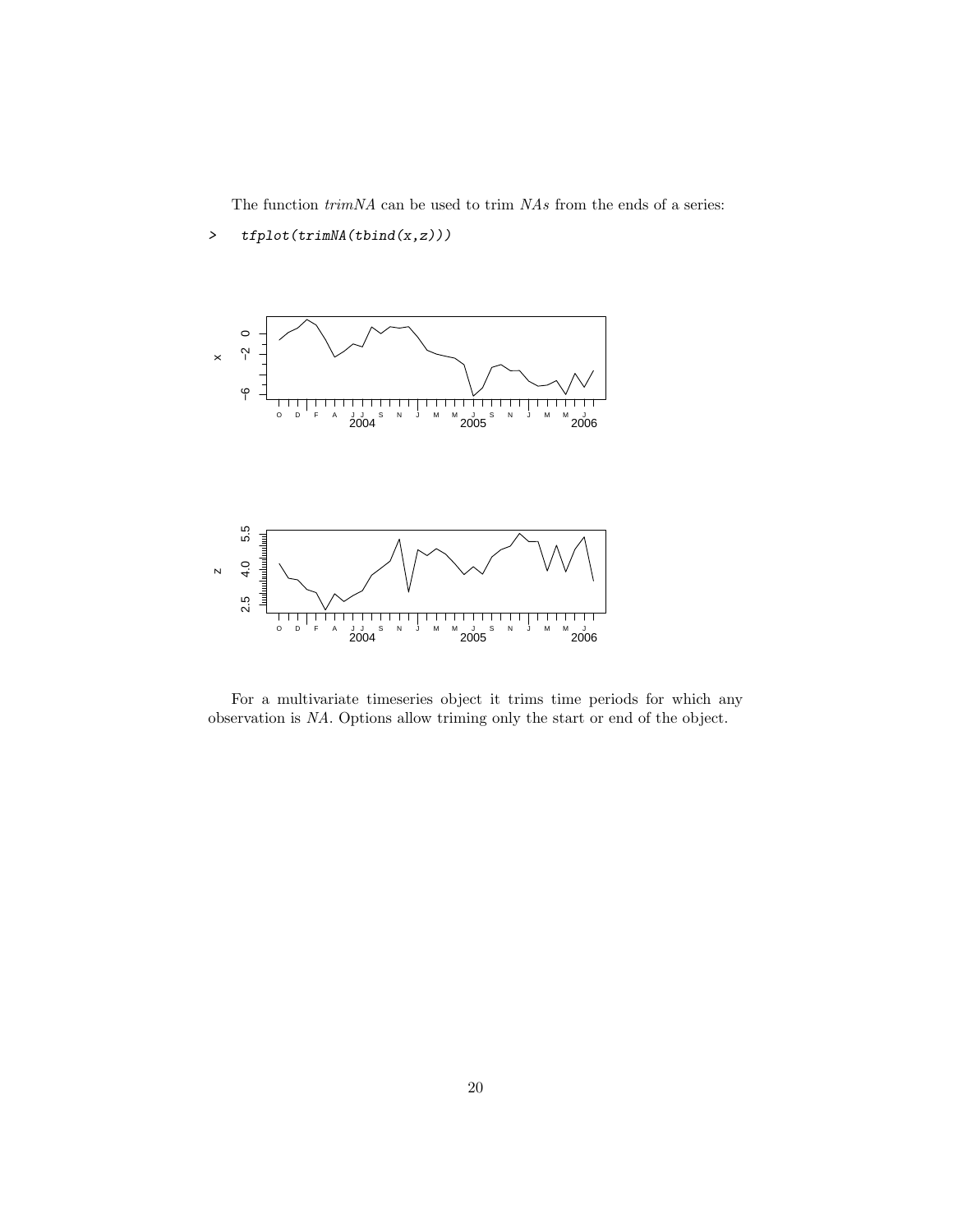The time frame can also be specified using the time frame from one of the objects,



>  $tfplot(tbind(x,z), tf=tframe(x))$